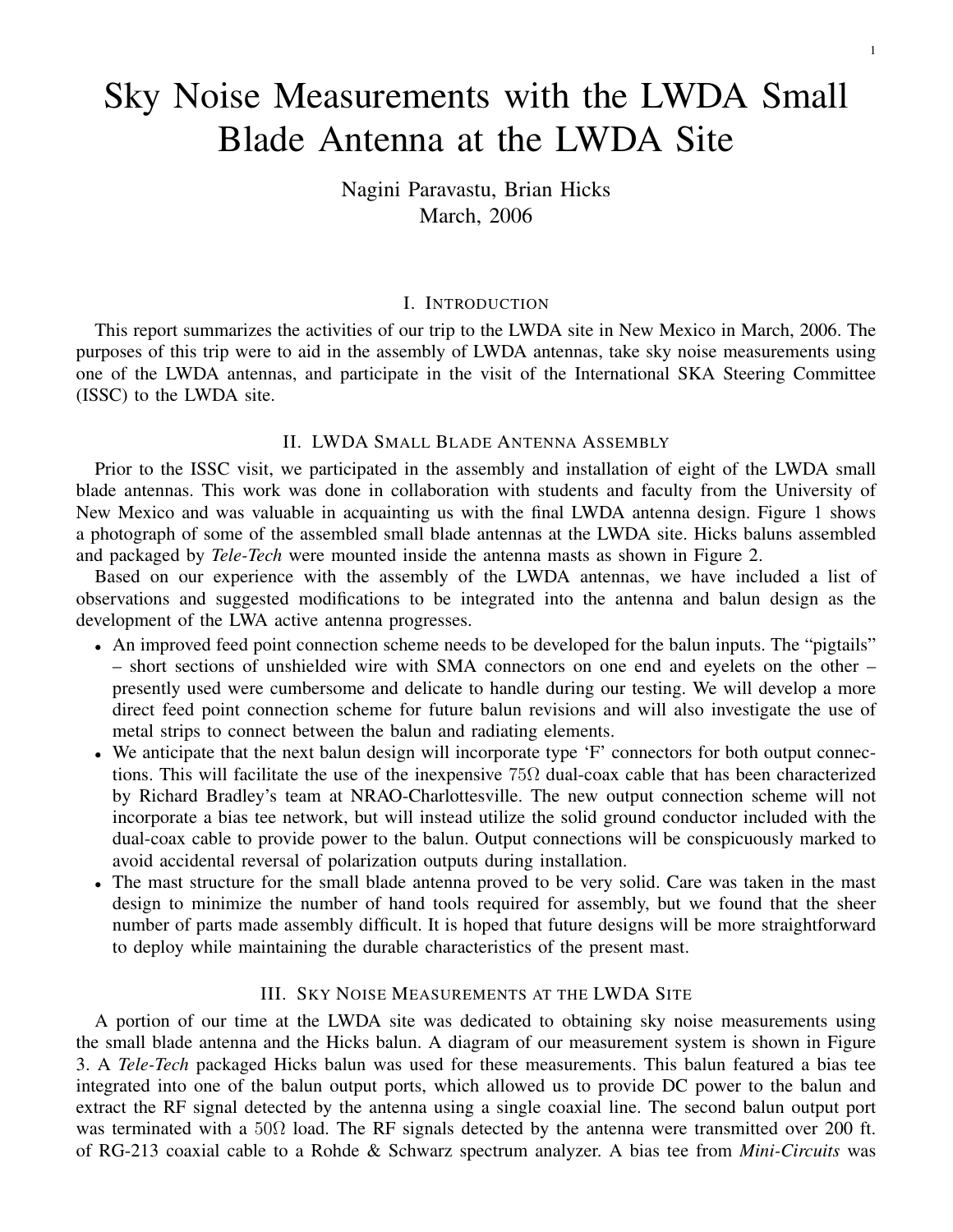

Fig. 1. A photograph of the small blade antennas at the LWDA site. There are currently a total of 16 of these antennas at the site.



Fig. 2. A closeup of the Hicks balun mounted inside the mast of one of the blade antennas. The baluns are held in place with a metal bracket. Connections between the balun and the blades are established via "pigtails" – short sections of unshielded wire with SMA connectors on one end and eyelets on the other. The masts are then covered with a molded plastic cap (shown in Figure 1) to protect the balun from the weather.

used to separate the DC power from the RF signals being sent into the spectrum analyzer. A *Miteq* 30 dB amplifier was used to bring signal power levels above the noise floor of the spectrum analyzer. Finally, a laptop computer was connected to the spectrum analyzer to record data.

A sample spectrum from our measurements is shown in Figure 4. Prominent features of the spectrum are labelled in the Figure. Audio and video carriers for television channels 2, 4, and 6 are clearly visible in the spectrum along with international communication signals below 20 MHz. The FM radio band can also be seen above 88 MHz.

Table I details the gain budget of the measurement system. Subtracting the gain of the measurement system from the power levels in Figure 4 yields the power levels of the signals detected directly at the antenna feedpoint, as shown in Figure 5. This Figure also includes simulated predictions based on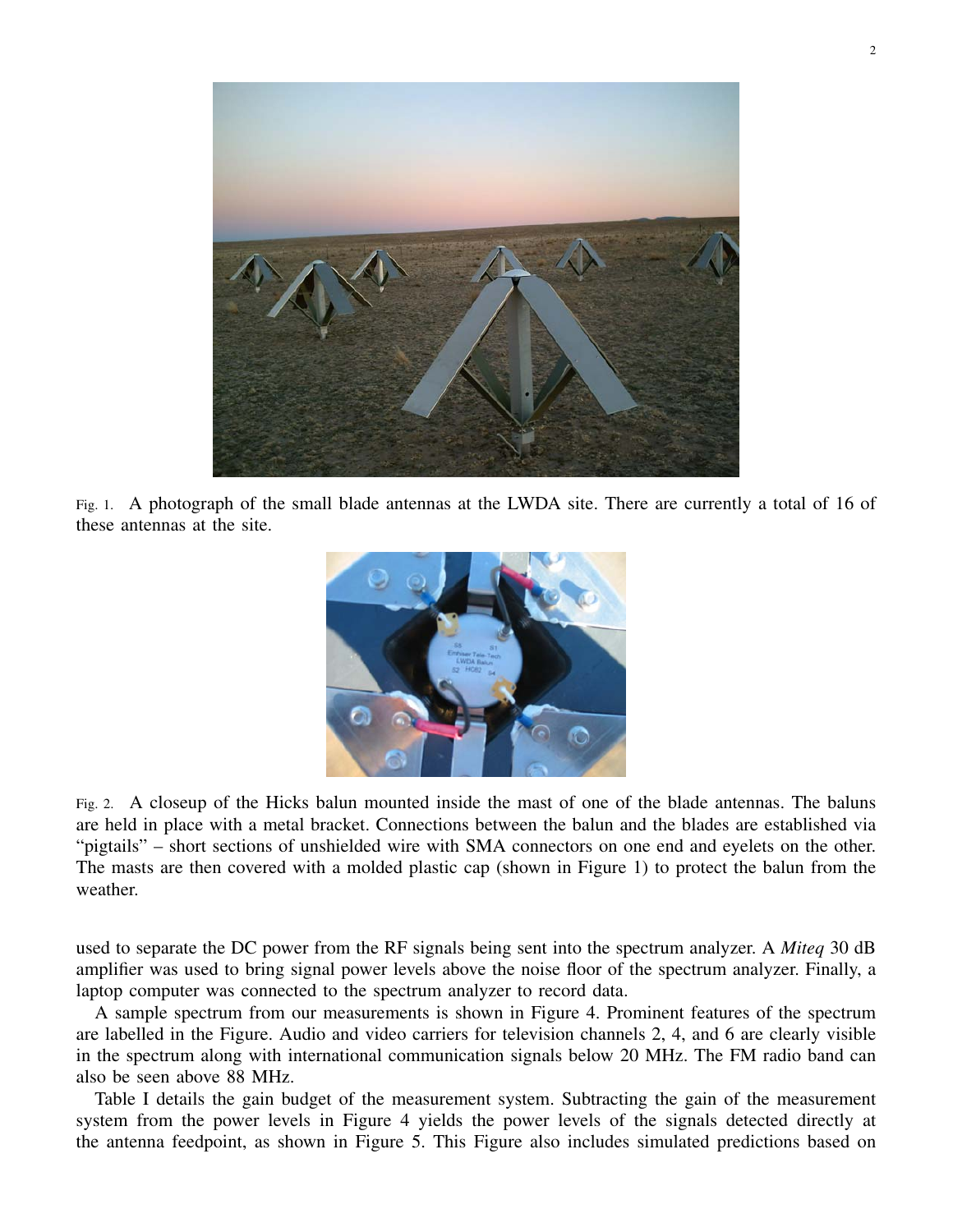

Fig. 3. This measurement system was used to perform sky noise measurements at using the LWDA antenna and the Hicks balun at the LWDA site.

| Component                                                   | Gain      |
|-------------------------------------------------------------|-----------|
| Hicks balun                                                 | 24 dB     |
| <i>Miteq</i> AU-2A-0150 $2^{nd}$ stage amplifier            | 30 dB     |
| Belden RG-213 coaxial cable (200 ft.) (specified at 50 MHz) | $-2.6$ dB |
| Mini-Circuits ZNBT-60-1W bias tee                           | $-0.2$ dB |
| Total system gain                                           | $51.2$ dB |

TABLE I GAIN BUDGET OF SKY NOISE MEASUREMENT SYSTEM

models of the small blade antenna on earth ground from *EZ NEC* and Cane's model of the galactic noise temperature [1], [2]. Details on the calculations are given in the Appendix.

Discrepancies between simulation and measurement can be explained by a few factors. First, the noise Figure of the Hicks balun (given in Table II in the Appendix) is specified for a 50 $\Omega$  load and is assumed not to be a function of frequency. Since the antenna impedance is not 50Ω, the balun noise will be higher than the value used in the calculations. Second, the galactic noise temperature model based on Cane's model represents the minimum noise temperature, not its variation as the galactic center rises and sets. Third, the cable attenuation was assumed to be constant over the  $10$  MHz –  $100$  MHz band when in reality, it varies by about 1 dB. Finally, the spectrum analyzer has a specified uncertainly of 1.5 dB.

# IV. THE ISSC VISIT TO THE LWDA SITE

On March 15, 2006, the International SKA Steering Committee toured the LWDA site. This was the first major showing of the LWDA site to scientists who are not participants in the LWA project. We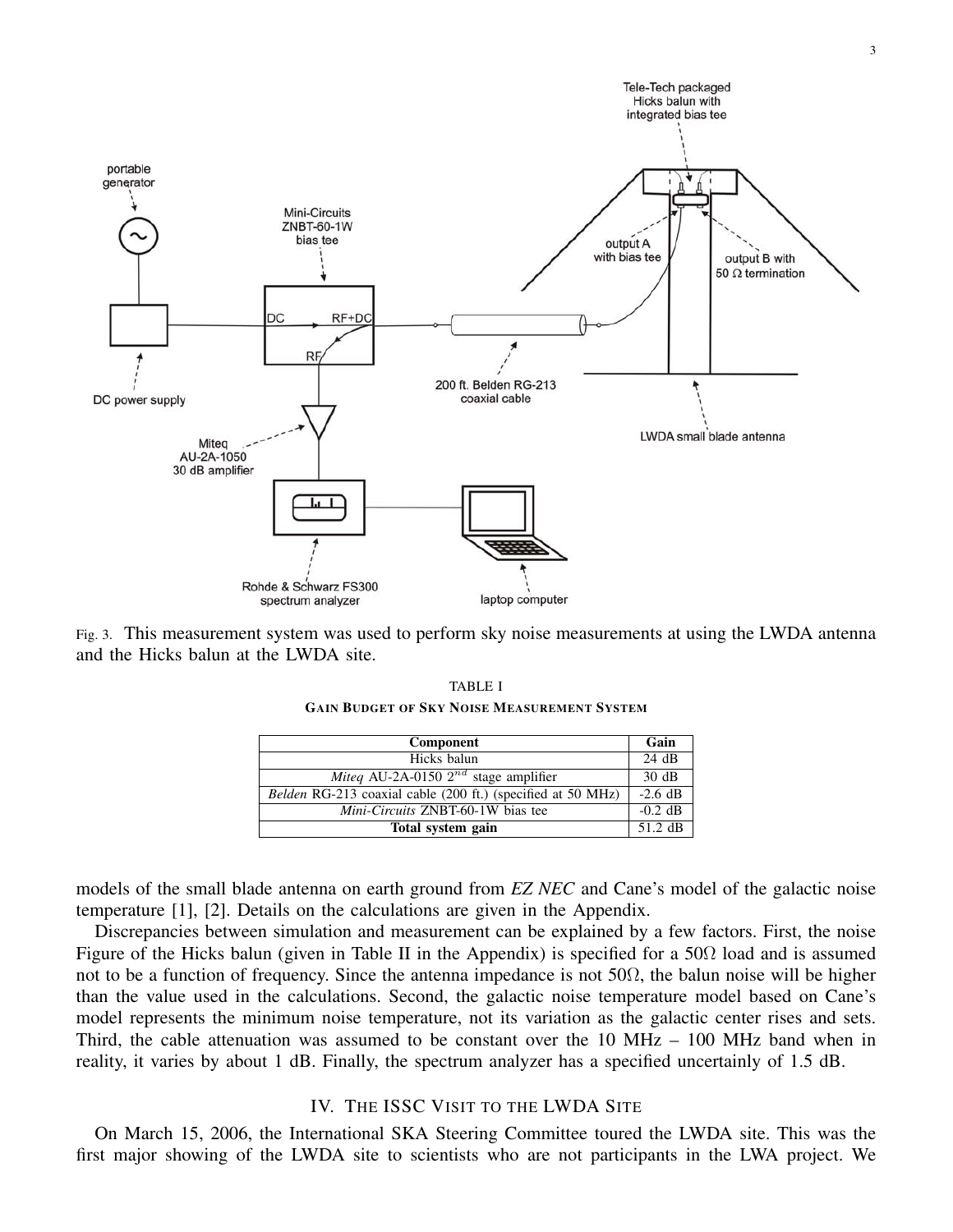

March 14, 2006, 4:40 pm (Power levels at spectrum analyzer)

Fig. 4. A sample spectrum taken at the LWDA site with the small LWDA antenna and the Hicks balun. These power levels correspond to the spectrum analyzer input, and take into account the gain of the measurement system (shown in Table I).

felt that the overall interest in the LWA was quite positive. We look forward to further interactions with members of the low frequency radio astronomy community as the LWA project moves forward.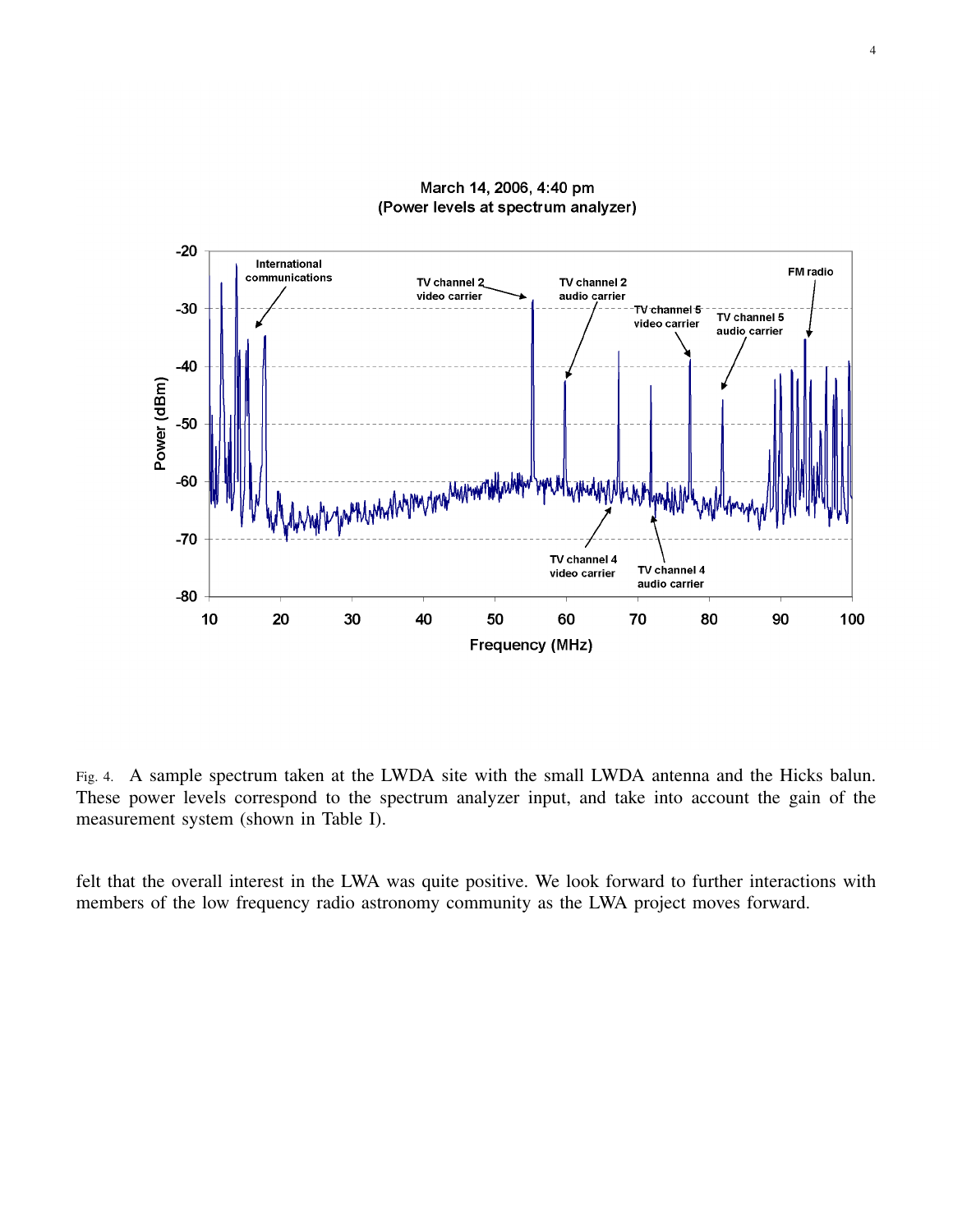

March 14, 2006, 4:40 pm (Power levels at antenna)

Fig. 5. A sample spectrum taken at the LWDA site with the small LWDA antenna and the Hicks balun. These are the power levels directly detected at the antenna feedpoint, before amplification by the Hicks balun and *Miteq* amplifier. Simulations based on *EZ NEC* models of the small blade are also shown. Details on the calculation of the simulated curve are given the Appendix .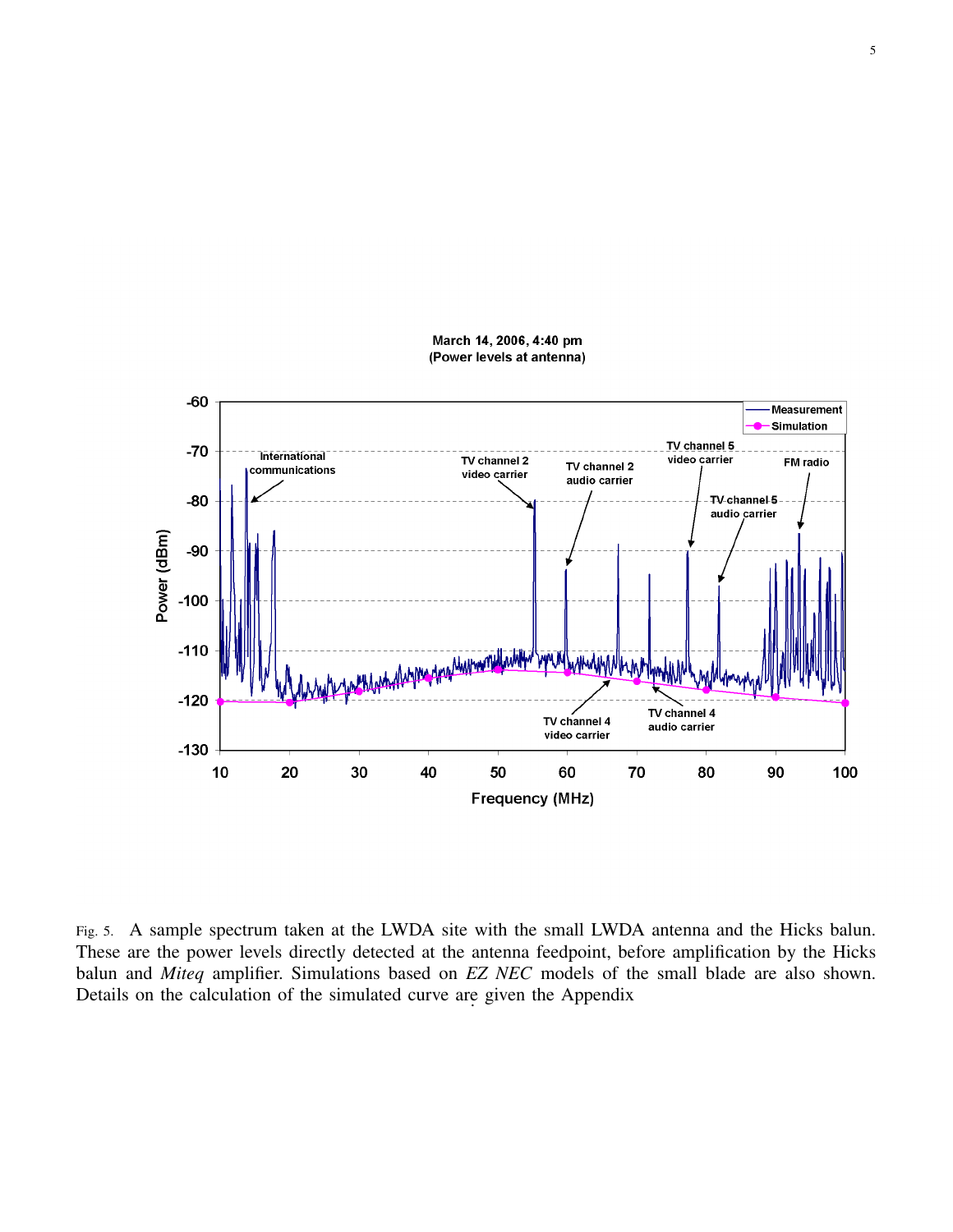#### TABLE II

NOISE FIGURES, NOISE TEMPERATURES AND GAINS OF SKY NOISE MEASUREMENT SYSTEM

| Component                                        | <b>Noise Temperature</b> | Noise Figure     | Gain  |
|--------------------------------------------------|--------------------------|------------------|-------|
| Hicks balun                                      | 250 K                    | $2.4 \text{ dB}$ | 24 dB |
| <i>Miteq</i> AU-2A-0150 $2^{nd}$ stage amplifier | ' 10 K                   | 1.4 dB           | 30dB  |

### APPENDIX

# Calculating the Detected Power at the Antenna Based on Cane's Galactic Noise Model, Antenna Simulations and System Noise Analysis

In order to generate the theoretical curve in Figure 5, it was necessary to account for the galactic noise temperature at the antenna input as well as the noise in the measurement system [3].

Power due to galactic noise is given by equation 1

$$
P_{galaxy} = k * T_{galaxy} (1 - \Gamma_{antenna}^2) * B \tag{1}
$$

where k is Boltzmann's constant, B is the resolution bandwidth of our measurement (30kHz),  $\Gamma_{antenna}$  is the antenna reflection coefficient based on *EZ NEC* simulations of the LWDA antenna on Earth ground  $(\sigma = 0.005 \text{ S/m}, \epsilon_r = 13)$ , and  $T_{galaxy}$  is the galactic noise temperature obtained from Cane's model [1].

Taking only the active components of the measurement system (the Hicks balun and the *Miteq* amplifier) into account, the system noise temperature is given by equation 2

$$
T_{sys} = T_{balun} + \frac{T_{Miteqamp}}{G_{balun}}
$$
\n
$$
\tag{2}
$$

where  $T_{\text{balun}}$  and  $T_{\text{Miteqamp}}$  are the noise temperatures of the Hicks balun and *Miteq* amplifier respectively, and  $G_{balun}$  is the gain of the Hicks balun. All of these values are given in Table II.

The total system noise temperature, including the contribution of the lossy passive components (the RG-213 coaxial cable and the *Mini-Circuits* bias tee) is given by equation 3

$$
T_{systotal} = (L - 1)T_{phys} + LT_{sys}
$$
\n(3)

where L is the total cable and bias tee attenuation given in Table I and is equal to 1.9 (or 2.8 dB),  $T_{phys}$ is the physical temperature of the cable and bias tee (290 K), and  $T_{sys}$  is given in equation 2. For the measurement system shown in Figure 3,  $T_{systotal} = 740$  K.

The corresponding noise temperature (in dB) is given by equation 4.

$$
NF_{systotal} = 10 * log \left[ \frac{T_{systotal}}{290K} + 1 \right]
$$
\n(4)

For the measurement system shown in Figure 3,  $NF_{systotal} = 5.5$  dB. Converting  $P_{galaxy}$  in equation 1 to units of dBm and adding  $NF_{systotal}$  yields the simulated curve in Figure 5.